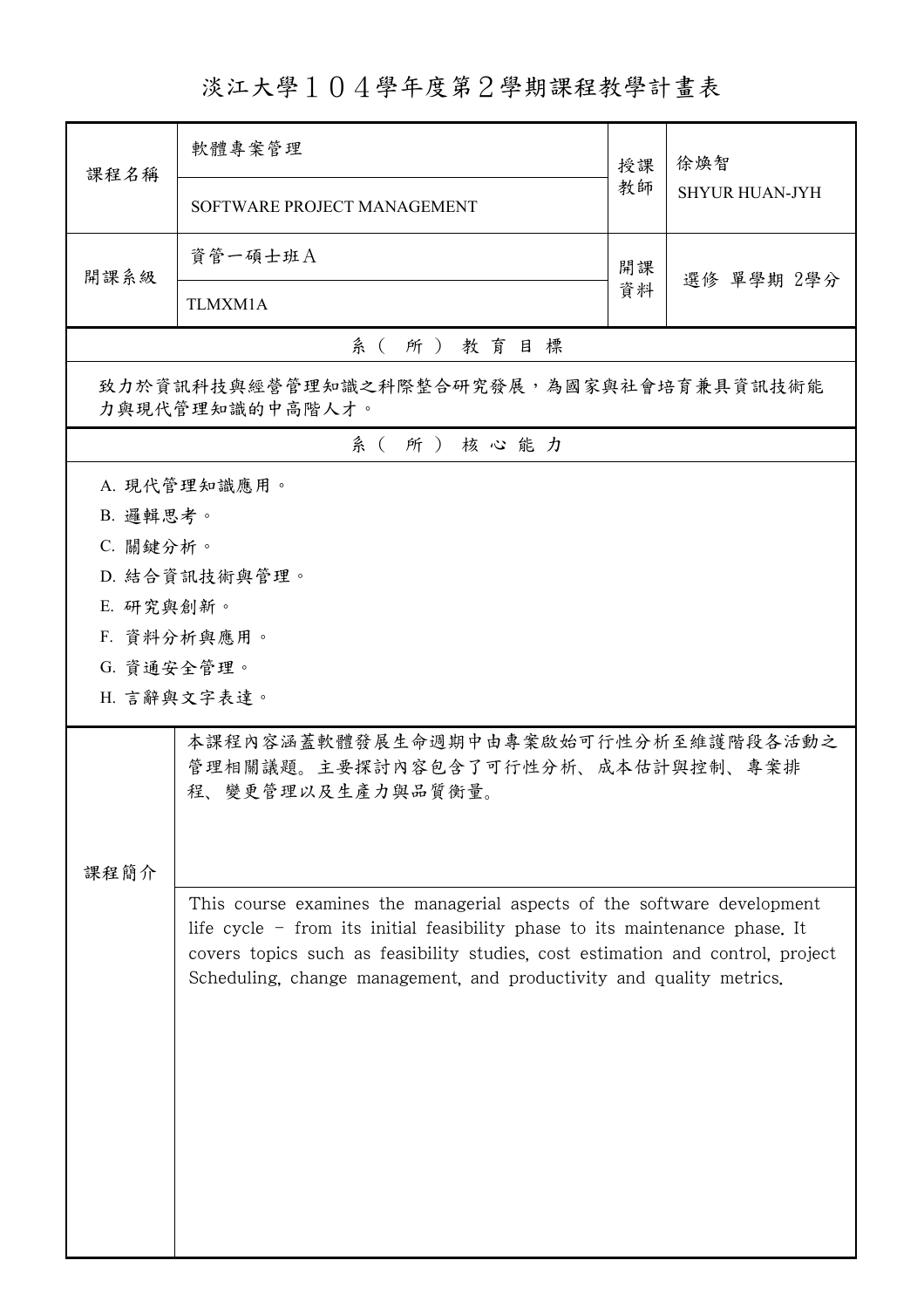本課程教學目標與目標層級、系(所)核心能力相關性

一、目標層級(選填): (一)「認知」(Cognitive 簡稱C)領域:C1 記憶、C2 瞭解、C3 應用、C4 分析、 C5 評鑑、C6 創造 (二)「技能」(Psychomotor 簡稱P)領域:P1 模仿、P2 機械反應、P3 獨立操作、 P4 聯結操作、P5 自動化、P6 創作 (三)「情意」(Affective 簡稱A)領域:A1 接受、A2 反應、A3 重視、A4 組織、 A5 內化、A6 實踐

二、教學目標與「目標層級」、「系(所)核心能力」之相關性:

 (一)請先將課程教學目標分別對應前述之「認知」、「技能」與「情意」的各目標層級, 惟單項教學目標僅能對應C、P、A其中一項。

 (二)若對應「目標層級」有1~6之多項時,僅填列最高層級即可(例如:認知「目標層級」 對應為C3、C5、C6項時,只需填列C6即可,技能與情意目標層級亦同)。

 (三)再依據所訂各項教學目標分別對應其「系(所)核心能力」。單項教學目標若對應 「系(所)核心能力」有多項時,則可填列多項「系(所)核心能力」。

(例如:「系(所)核心能力」可對應A、AD、BEF時,則均填列。)

| 序              | 教學目標(中文)<br>教學目標(英文)             |                                                                                      | 相關性            |            |
|----------------|----------------------------------|--------------------------------------------------------------------------------------|----------------|------------|
| 號              |                                  |                                                                                      | 目標層級           | 系(所)核心能力   |
| $\mathbf{1}$   | 了解軟體發展程序                         | Understand software<br>development process                                           | C <sub>2</sub> | AF         |
| $\overline{2}$ | 了解應用於軟體專案計劃與管理上<br>不同的技術         | Understand the various<br>techniques for planning and<br>managing a software project | C4             | <b>ABD</b> |
| $\overline{3}$ | 能檢視應用於管理軟體發展團隊的<br>不同相關技術。       | Examine various techniques<br>for managing a software<br>development team            | C <sub>4</sub> | <b>ACD</b> |
|                |                                  | 教學目標之教學方法與評量方法                                                                       |                |            |
| 序<br>號         | 教學目標                             | 教學方法                                                                                 |                | 評量方法       |
| $\mathbf{1}$   | 了解軟體發展程序                         | 講述、討論                                                                                | 報告、上課表現        |            |
| $\overline{2}$ | 了解應用於軟體專案計劃與管理上<br>不同的技術         | 講述、討論                                                                                | 報告、上課表現        |            |
| $\overline{3}$ | 能檢視應用於管理軟體發展團隊的 講述、討論<br>不同相關技術。 |                                                                                      | 報告、上課表現        |            |
|                |                                  |                                                                                      |                |            |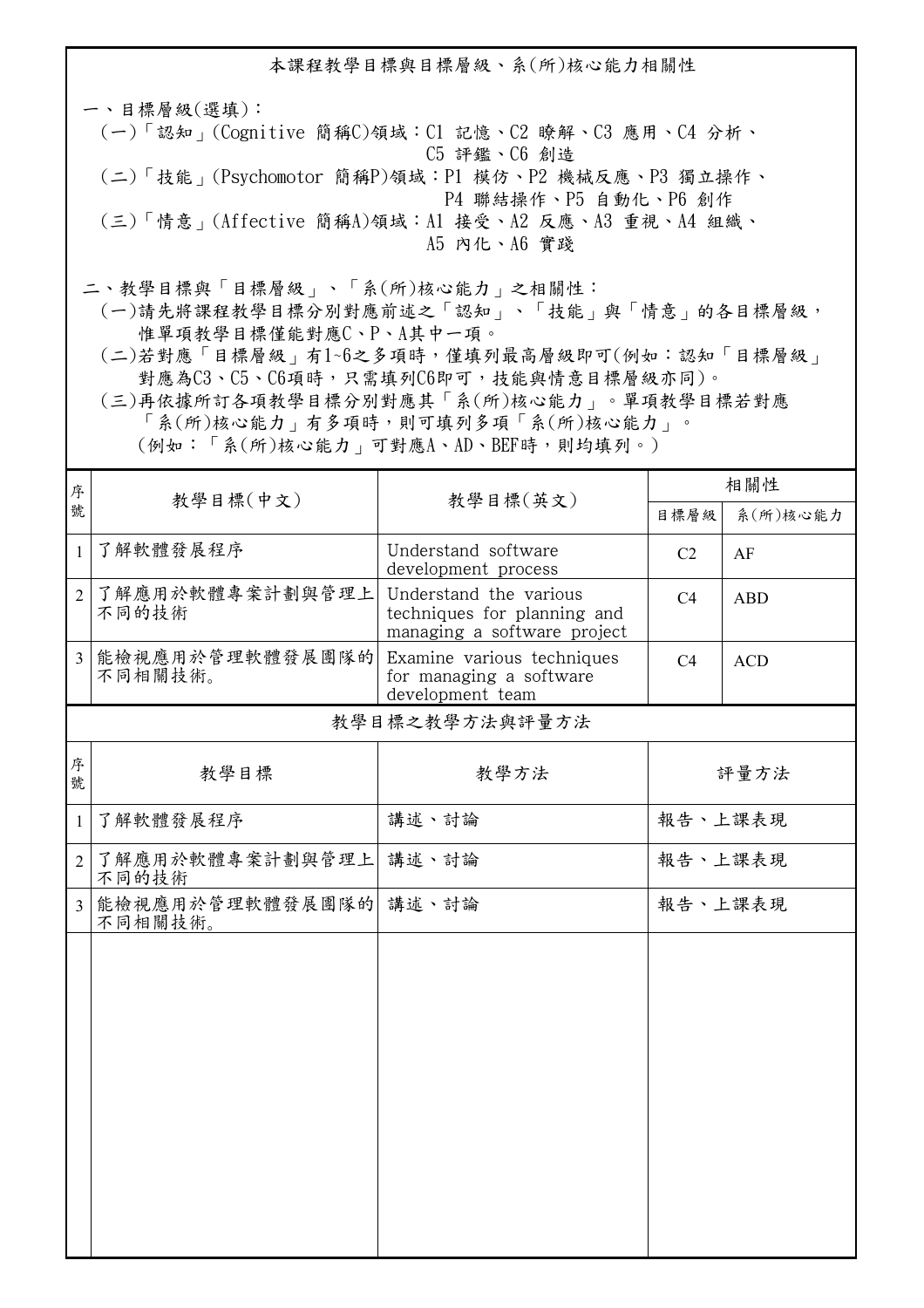| 本課程之設計與教學已融入本校校級基本素養                   |                                                           |                                   |                                              |    |  |
|----------------------------------------|-----------------------------------------------------------|-----------------------------------|----------------------------------------------|----|--|
| 淡江大學校級基本素養                             |                                                           |                                   | 內涵說明                                         |    |  |
| 全球視野<br>$\left\langle \ \right\rangle$ |                                                           |                                   | 培養認識國際社會變遷的能力,以更寬廣的視野了解全球化<br>的發展。           |    |  |
| 資訊運用                                   |                                                           |                                   | 熟悉資訊科技的發展與使用,並能收集、分析和妥適運用資<br>訊。             |    |  |
| 洞悉未來                                   |                                                           |                                   | 瞭解自我發展、社會脈動和科技發展,以期具備建構未來願<br>景的能力。          |    |  |
| 品德倫理                                   |                                                           |                                   | 了解為人處事之道,實踐同理心和關懷萬物,反省道德原則<br>的建構並解決道德爭議的難題。 |    |  |
| 獨立思考                                   |                                                           |                                   | 鼓勵主動觀察和發掘問題,並培養邏輯推理與批判的思考能<br>力。             |    |  |
| 樂活健康<br>$\langle \ \rangle$            |                                                           |                                   | 注重身心靈和環境的和諧,建立正向健康的生活型態。                     |    |  |
| 團隊合作                                   |                                                           |                                   | 體察人我差異和增進溝通方法,培養資源整合與互相合作共<br>同學習解決問題的能力。    |    |  |
| 美學涵養                                   |                                                           |                                   | 培養對美的事物之易感性,提升美學鑑賞、表達及創作能<br>力。              |    |  |
|                                        |                                                           |                                   | 授課進度表                                        |    |  |
| 週<br>欤                                 | 日期起訖                                                      |                                   | 內 容 (Subject/Topics)                         | 備註 |  |
|                                        | $105/02/15 \sim$<br>105/02/21                             | Introduction                      |                                              |    |  |
| 2                                      | $105/02/22$ ~<br>Software Life Cycle Process<br>105/02/28 |                                   |                                              |    |  |
| 3                                      | $105/02/29$ ~<br>105/03/06                                | CMMI(1)                           |                                              |    |  |
| 4                                      | $105/03/07$ ~<br>105/03/13                                | CMMI(2)                           |                                              |    |  |
| 5                                      | $105/03/14$ ~<br>105/03/20                                | Software Estimating (1)           |                                              |    |  |
| 6                                      | $105/03/21$ ~<br>105/03/27                                | Software Estimating (2)           |                                              |    |  |
| 7                                      | $105/03/28$ ~<br>105/04/03                                | Software Project Scheduling (1)   |                                              |    |  |
| 8                                      | $105/04/04$ ~<br>105/04/10                                | Software Project Scheduling (2)   |                                              |    |  |
| 9                                      | $105/04/11$ ~<br>105/04/17                                | Software Quality Assurance (1)    |                                              |    |  |
| 10                                     | $105/04/18$ ~<br>105/04/24                                | Software Quality Assurance (2)    |                                              |    |  |
| 11                                     | $105/04/25$ ~<br>105/05/01                                | Software Configuration Management |                                              |    |  |
| 12                                     | $105/05/02$ ~<br>105/05/08                                | eXtreme Programming (1)           |                                              |    |  |
|                                        |                                                           |                                   |                                              |    |  |